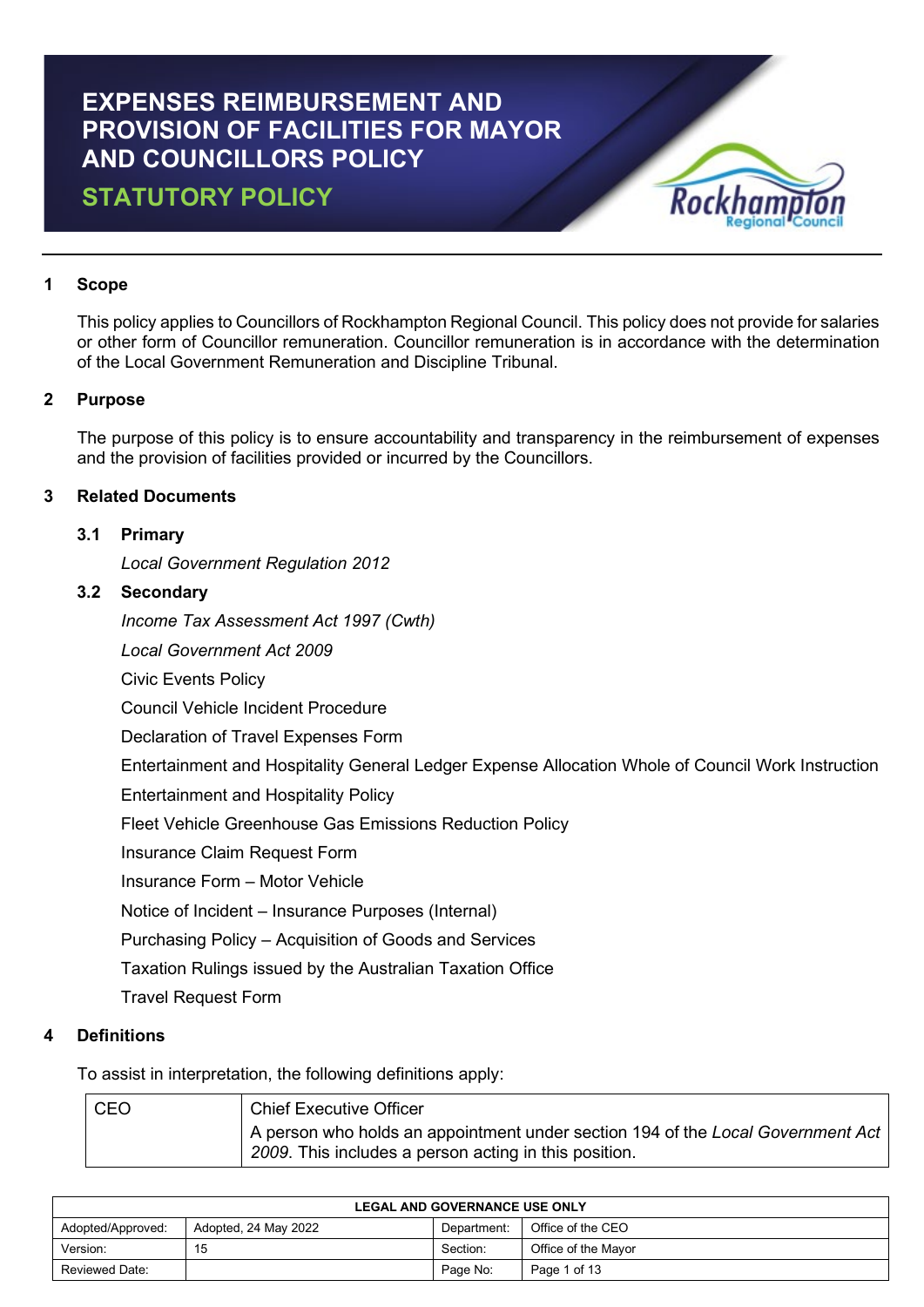| <b>Civic Event</b>                         | An event or ceremony which involves a guest/s of honour and invites guests<br>approved by the Mayor. Civic events are initiated by the Mayor.                                                                                                                                                                                                                                           |  |  |
|--------------------------------------------|-----------------------------------------------------------------------------------------------------------------------------------------------------------------------------------------------------------------------------------------------------------------------------------------------------------------------------------------------------------------------------------------|--|--|
| Committee                                  | A group of Councillors created by a resolution of the Council to undertake functions<br>as determined under the Local Government Act 2009 or Local Government<br>Regulation 2012.                                                                                                                                                                                                       |  |  |
| Council                                    | Rockhampton Regional Council                                                                                                                                                                                                                                                                                                                                                            |  |  |
| <b>Council Table</b>                       | The body of elected Councillors of Council.                                                                                                                                                                                                                                                                                                                                             |  |  |
| Councillors                                | The Mayor and Councillors of Council, within the meaning of the Local Government<br>Act 2009.                                                                                                                                                                                                                                                                                           |  |  |
| CQROC                                      | Central Queensland Regional Organisation of Councils                                                                                                                                                                                                                                                                                                                                    |  |  |
| <b>CQROC Local</b><br>Government<br>Areas  | The boundaries of the local government areas of Banana Shire Council, Central<br>Highlands Regional Council, Gladstone Regional Council, Livingstone Shire Council,<br>Woorabinda Aboriginal Shire Council and Rockhampton Regional Council.                                                                                                                                            |  |  |
| Discretionary<br>Training                  | Training a Councillor wishes to attend, outside the provisions of mandatory training.                                                                                                                                                                                                                                                                                                   |  |  |
| <b>Expenses</b>                            | Costs reasonably incurred, or to be incurred, by a Councillor whilst fulfilling their<br>obligations under the Local Government Act 2009. The expenses may be either<br>reimbursed to Councillors or paid direct by Council.                                                                                                                                                            |  |  |
| <b>Facilities</b>                          | Facilities deemed necessary to assist Councillors in their role.                                                                                                                                                                                                                                                                                                                        |  |  |
| <b>GVG</b>                                 | <b>Green Vehicle Guide</b>                                                                                                                                                                                                                                                                                                                                                              |  |  |
| Mandatory<br>Training                      | Training the CEO deems mandatory for a Councillor to attend for skill development<br>directly related to the Councillor's role.                                                                                                                                                                                                                                                         |  |  |
| Mayor                                      | An elected member of Council, also referred to as a Councillor, with additional<br>responsibilities as outlined in section 12(4) of the Local Government Act 2009.                                                                                                                                                                                                                      |  |  |
| <b>Official Council</b><br><b>Business</b> | Official business conducted on behalf of Council that should result in a benefit being<br>achieved for the local government and/or local government Region (for example<br>opening a school fete) and where a Councillor is required to undertake certain tasks<br>to satisfy legislative requirements or achieve business continuity for the Council<br>including, but not limited to: |  |  |
|                                            | (a) Official Council meetings, Councillor forums and workshops,                                                                                                                                                                                                                                                                                                                         |  |  |
|                                            | (b) Meetings and engagements associated with Councillors who have been formally<br>appointed to an external organisation;                                                                                                                                                                                                                                                               |  |  |
|                                            | (c) Attendance at prescribed Local Government training/workshops<br>and<br>conferences;                                                                                                                                                                                                                                                                                                 |  |  |
|                                            | (d) Attendance at civic ceremonies and community events where a formal invitation<br>has been received inviting Councillors in their capacity to undertake official<br>duties;                                                                                                                                                                                                          |  |  |
|                                            | (e) Attending public meetings,<br>annual<br>meetings,<br>community meetings,<br>organised/official events or presentation dinners where invited as a Councillor;                                                                                                                                                                                                                        |  |  |
|                                            | Attending meetings of community groups where invited to speak about Council<br>(f)<br>programs or initiatives;                                                                                                                                                                                                                                                                          |  |  |
|                                            | (g) Attending private meetings with constituents about Council strategies, programs<br>or initiatives; and/or                                                                                                                                                                                                                                                                           |  |  |
|                                            | (h) Attending organised meetings, inspections and community consultations<br>pertaining to Council responsibilities.                                                                                                                                                                                                                                                                    |  |  |
|                                            | Participating in a community group event or being a representative on a board not<br>associated with Council is not regarded as official Council business.                                                                                                                                                                                                                              |  |  |

| <b>LEGAL AND GOVERNANCE USE ONLY</b>                                          |    |          |                     |  |
|-------------------------------------------------------------------------------|----|----------|---------------------|--|
| Office of the CEO<br>Adopted, 24 May 2022<br>Adopted/Approved:<br>Department: |    |          |                     |  |
| Version:                                                                      | 15 | Section: | Office of the Mavor |  |
| <b>Reviewed Date:</b>                                                         |    | Page No: | Page 2 of 13        |  |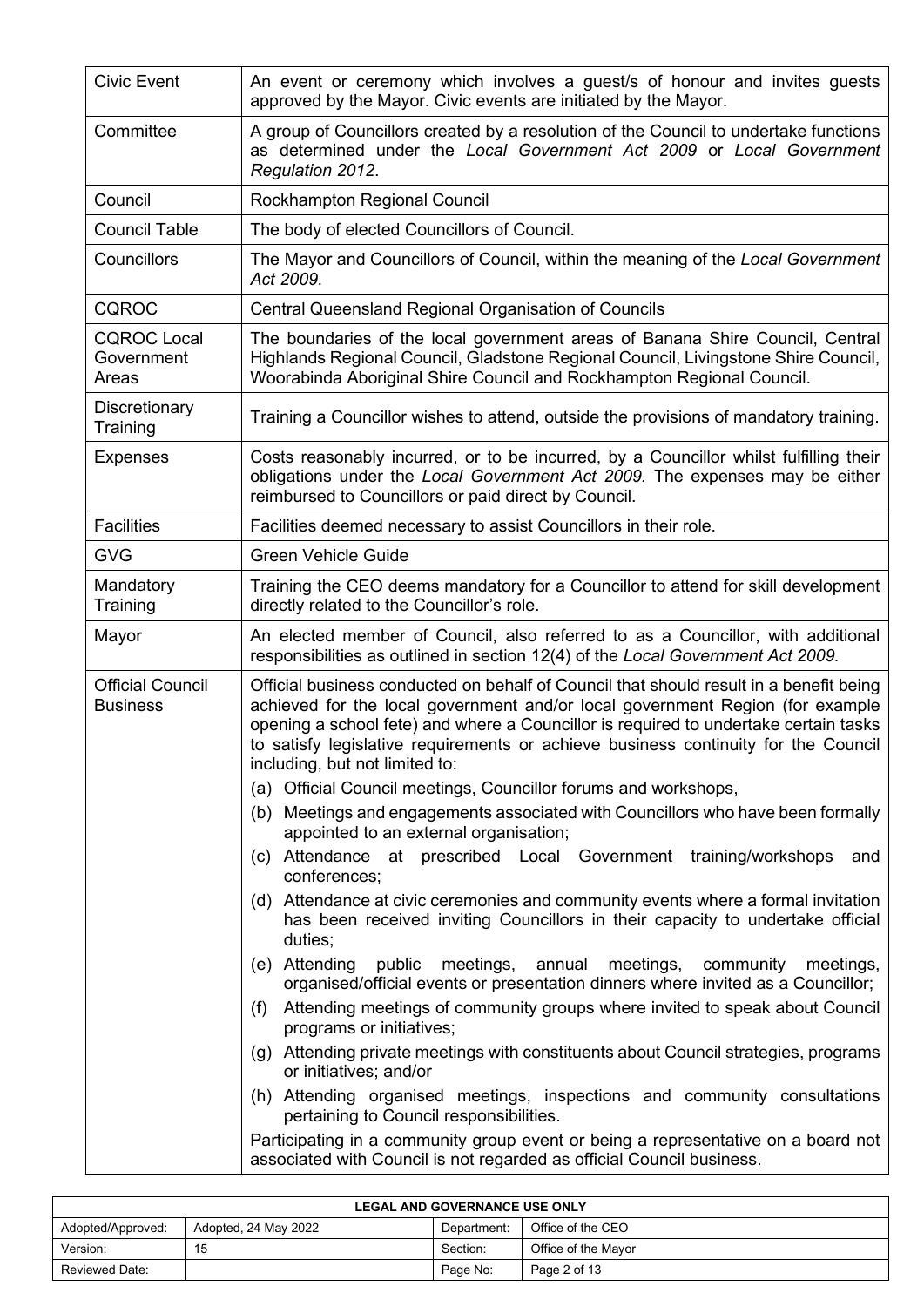| Reasonable | Council must make sound judgements and consider what is prudent, responsible<br>and acceptable to the community when determining reasonable levels of facilities<br>and expenditure.                   |
|------------|--------------------------------------------------------------------------------------------------------------------------------------------------------------------------------------------------------|
| Region     | Rockhampton Regional Area defined by the Local Government Areas of<br>Queensland.                                                                                                                      |
| Resolution | A motion passed by a majority of Councillors at the meeting. While in practice it<br>means the "Council decision", the word "resolution" also indicates the process by<br>which the decision was made. |

## **5 Policy Statement**

Council is committed to ensuring Councillors are provided with facilities and that reasonable expenses incurred while undertaking official Council business are paid or reimbursed to enable them to perform their duties.

Payment or reimbursement of expenses and provision of facilities for Councillors is:

- (a) In accordance with statutory requirements;
- (b) To be open and transparent, prudent, responsible;
- (c) Acceptable to the community;
- (d) Based on ensuring economy and efficiency; and
- (e) Subject to allocated and approved budget.

Family members, including partners, of Councillors are not entitled to reimbursement of expenses or to have access to facilities allocated to Councillors.

This policy is deemed to be a "procedure" for the purposes of section 150K(1) of the *Local Government Act 2009*.

A leave of absence is automatically granted where a Councillor is appointed as a Council representative on a committee or association by Council resolution. If there may be a lack of quorum at a committee or ordinary meeting due to the Councillor attending an activity, the CEO will refer the approval for a leave of absence to the Council table.

## **5.1 Expense Categories**

## **5.1.1 Official Council Business**

Council pays or reimburses expenses incurred in undertaking official Council business.

## **5.1.2 Professional Development**

Council pays or reimburses expenses incurred by a Councillor attending the following professional development:

- (a) Mandatory training; and
- (b) Discretionary training provided the expenses do not exceed the following limits:
	- (i) Mayor No limit
	- (ii) Deputy Mayor \$10,000 per year
	- (iii) Portfolio Spokesperson/ Committee Chairs \$7,500 per year
	- (iv) Councillors \$5,000 per year

If a Councillor exceeds the above limits and wishes to attend discretionary training, a Council resolution is required.

| <b>LEGAL AND GOVERNANCE USE ONLY</b>                                          |    |          |                     |  |
|-------------------------------------------------------------------------------|----|----------|---------------------|--|
| Office of the CEO<br>Adopted, 24 May 2022<br>Adopted/Approved:<br>Department: |    |          |                     |  |
| Version:                                                                      | 15 | Section: | Office of the Mayor |  |
| Reviewed Date:                                                                |    | Page No: | Page 3 of 13        |  |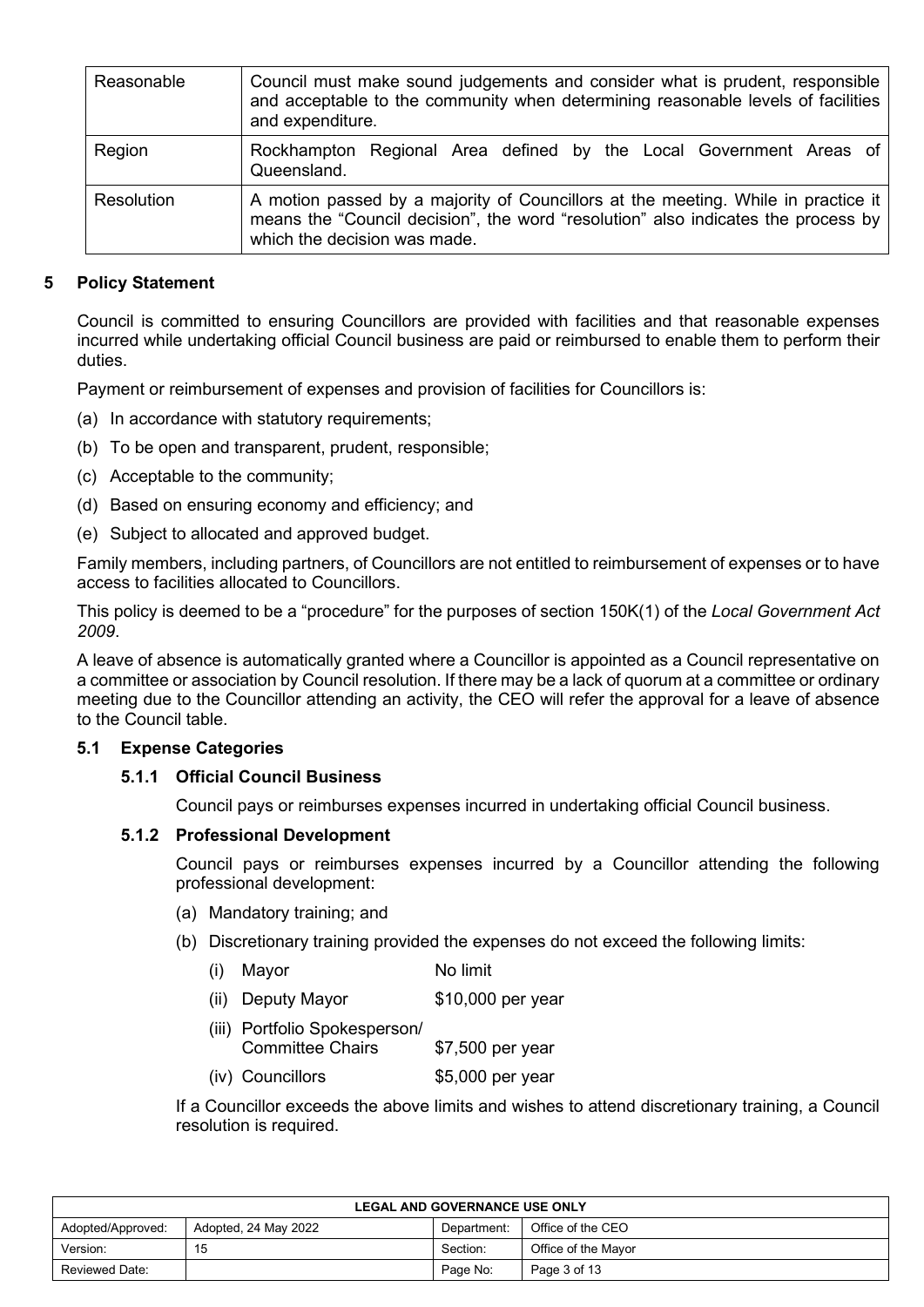## **5.1.3 Travel Expenses**

Council pays or reimburses expenses incurred by a Councillor (for example, flights, car, accommodation, meals) as set out in this policy.

If associated travel expenses are in line with the budget allocation prior Council approval is not required for travel undertaken:

- (a) Within the CQROC Local Government Areas provided the expenses are deemed necessary for undertaking official Council business or professional development; or
- (b) Outside of the CQROC Local Government Areas where the purpose of the travel is connected with fulfilling the Councillor's duties as the Council endorsed representative to an external organisation, association or body.

For Councillors, excluding the Mayor, if the travel is outside of the CQROC Local Government Areas and the purpose of the travel is for other official Council business or professional development, regardless of budget allocation, the travel must be approved in advance by Council resolution. Where a Councillor is unable to obtain pre-approval by Council resolution the CEO may give pre-approval for urgent travel outside of the CQROC Local Government Areas.

Any travel expenses outside of the budget allocation requires approval by Council resolution regardless of the location of the travel or if attending as an endorsed representative to an external organisation, association or body.

Councillors must take the following into consideration prior to requesting attendance:

- (a) The value and benefit to Council; and
- (b) Alternate methods of engagement or attendance, for example virtual participation.

Requests for approval must include supporting documentation and justification demonstrating the value to Council and the Region.

Details of all proposed flights, accommodation, hire car and other known travel expenses must be completed on a Travel Request Form and submitted prior to travel. All travel arrangements and bookings must be coordinated with Committee Support.

## **5.1.3.1 Flights**

Airline bookings are made with respect to convenience of scheduling, and where practical, to take advantage of discounted air fares.

Standard of air travel is economy class however when Councillors are required to travel on long range flights the CEO may approve travel other than economy class.

#### **5.1.3.2 Accommodation**

All Councillor accommodation should be selected having regard to:

- (a) The best price value; and
- (b) Convenience to the conference/meeting.

In determining accommodation locations and standards for all Councillors, every effort is made to minimise the total cost associated with attendance at the event. Travel time to the event, taxi (or like service) costs, convenience and hotel services is considered when booking accommodation. When practical and available, accommodation is arranged within close proximity to the event venue.

When attending conferences, Councillors should utilise the costs savings from any package provided by conference organisers. Alternative accommodation arrangements may be chosen taking into account the total costs, location, value for money, convenience and safety.

| <b>LEGAL AND GOVERNANCE USE ONLY</b>                                          |    |          |                     |  |
|-------------------------------------------------------------------------------|----|----------|---------------------|--|
| Office of the CEO<br>Adopted/Approved:<br>Adopted, 24 May 2022<br>Department: |    |          |                     |  |
| Version:                                                                      | 15 | Section: | Office of the Mavor |  |
| Page No:<br><b>Reviewed Date:</b><br>Page 4 of 13                             |    |          |                     |  |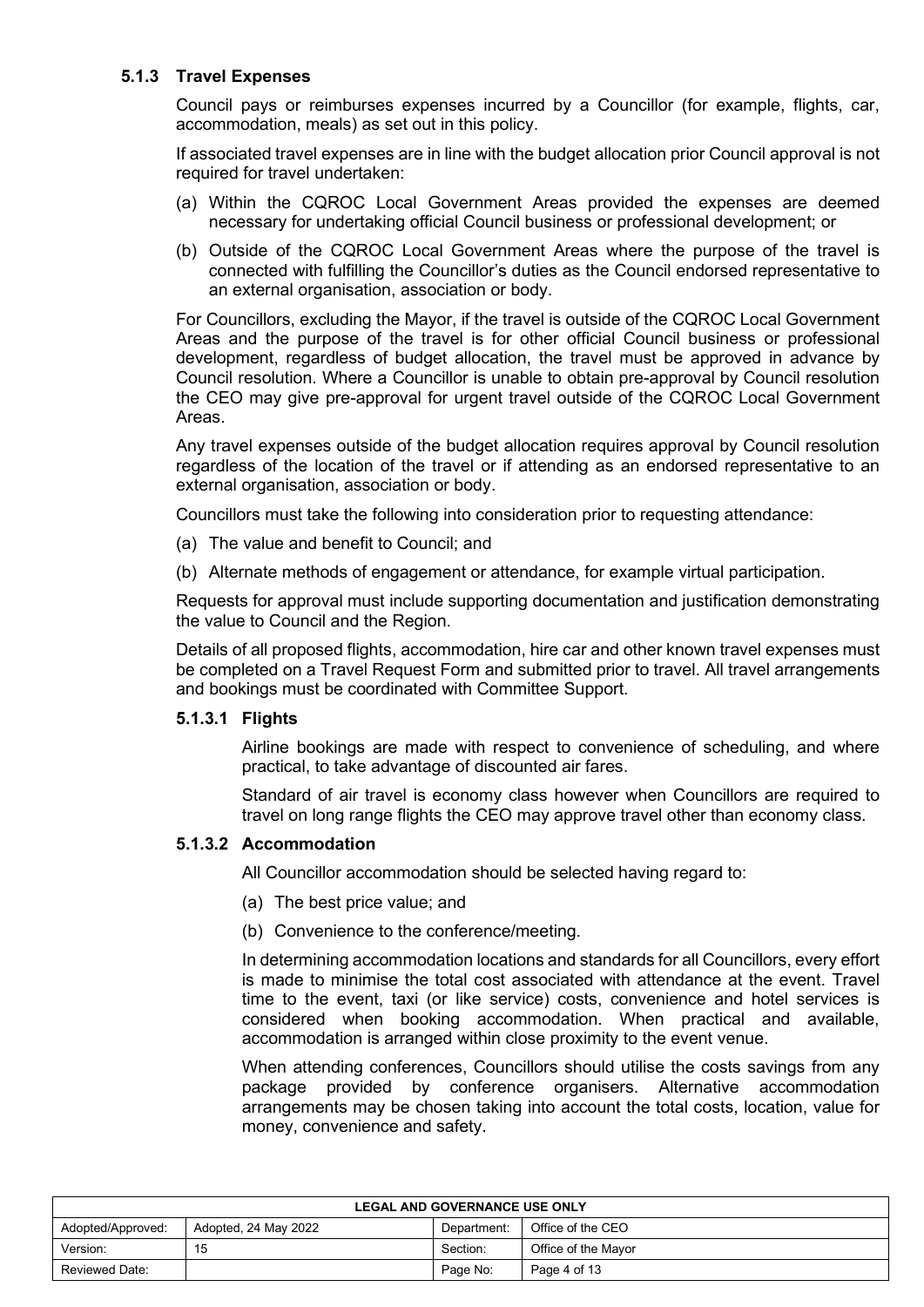One night's accommodation prior to the event is only approved where travel to the event on the day of commencement is not practical.

All expenses incurred at the accommodation venue other than accommodation and meals must be settled at the time of departure.

#### **5.1.3.3 Private Vehicle Use**

Use of private motor vehicles is not encouraged and should only be utilised where no other means of transport is available, practical or economical. The use of private vehicles for official Council business is only acceptable where every effort to use Council vehicles has been explored in advance of its required need.

Council insurance does not cover private vehicles used for official Council business.

Any use of private motor vehicles must be approved by the CEO prior to the commencement of travel.

Where a Councillor utilises their own vehicle in the undertaking of official Council business, the Councillor is entitled to a travel allowance in accordance with the Australian Taxation Office vehicle mileage rates per kilometre schedule.

#### **5.1.3.4 Parking and Associated Fees**

Council reimburses parking costs where a vehicle has incurred fees and fees and charges incurred from travel on Queensland toll roads (excluding infringement notices, or administration fees/overdue fees from non-payment of toll charges within prescribed timeframes) whilst undertaking official Council business.

#### **5.1.3.5 Public Transport/Taxi Fares**

Council reimburses the cost of travel associated with official Council business. Where possible, cab charge vouchers and airtrain tickets should be obtained from Committee Support prior to travel.

#### **5.1.3.6 Conference Proceedings**

Council reimburses the cost of conference proceedings where the information is deemed valuable to convey information about the conference content that could not be conveyed as well by other means.

#### **5.1.3.7 Laundry/Dry Cleaning**

Council reimburses the cost of laundry/dry cleaning charges when the Councillor's travel exceeds four consecutive days.

## **5.1.3.8 Business Telephone Calls, Facsimiles and Postage**

Council reimburses the cost of official Council business telephone calls, modem and internet connections, facsimiles and correspondence, photocopying and postage.

#### **5.1.3.9 Personal Telephone Calls and Calls from Mobile Phones**

Council recognises the personal sacrifice of travelling for official Council business and the impact it has on family life. In recognition of this, personal calls are allowed to a maximum of \$15.00 per day.

#### **5.1.3.10 Meals**

If breakfast is able to be purchased at the place of accommodation and can be charged to the room account, the standard hotel breakfast rate is covered.

| <b>LEGAL AND GOVERNANCE USE ONLY</b>                                          |    |          |                     |  |
|-------------------------------------------------------------------------------|----|----------|---------------------|--|
| Adopted, 24 May 2022<br>Office of the CEO<br>Adopted/Approved:<br>Department: |    |          |                     |  |
| Version:                                                                      | 15 | Section: | Office of the Mayor |  |
| <b>Reviewed Date:</b>                                                         |    | Page No: | Page 5 of 13        |  |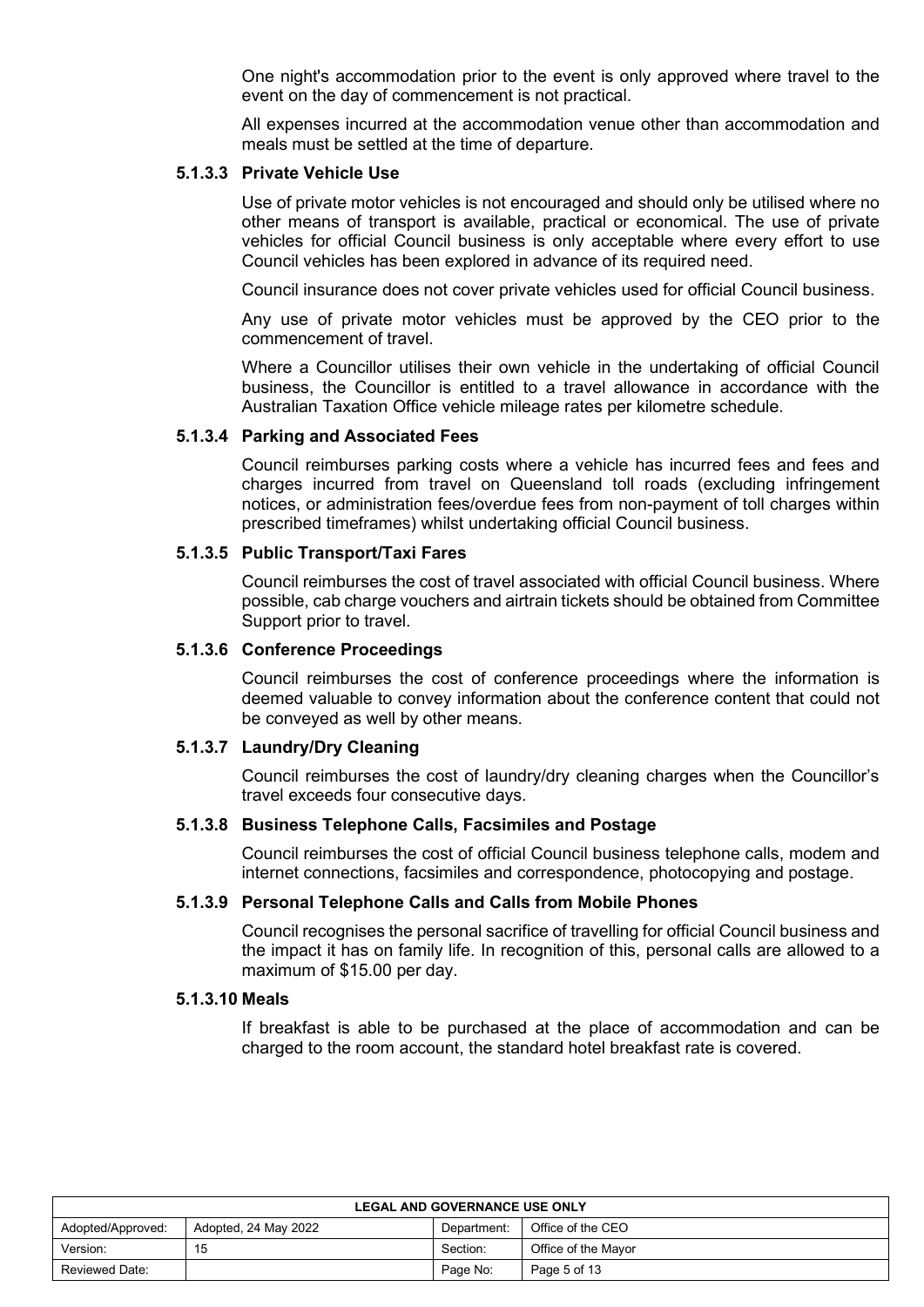If not included as part of official Council business or accommodation package, the cost of meals allowable is up to:

- (a) Breakfast \$50.00
- (b) Lunch \$50.00
- (c) Dinner \$100.00

Meal allowances must be utilised independently for each meal type per day and not to be added together for one meal.

Should the Councillor choose not to attend a provided meal, then the full cost of the alternative meal is to be met by the Councillor.

#### **5.1.3.11 Non Allowable Expenditure**

As a guide, expenses not normally reimbursed at home, are not reimbursed when travelling. The following expenses are not reimbursed by Council:

- (a) Beverages not included within a meal allowance;
- (b) Tips and gratuities other than where travel is to a place where tips and gratuities are the custom;
- (c) Applying for or renewing passports;
- (d) Airline club fees (that is, Qantas Frequent Flyer or Virgin Australia Velocity Club), other than approved by the CEO;
- (e) Excess baggage claims, unless items are directly related to the approved event;
- (f) Toiletries;
- (g) Barber or hair stylist;
- (h) Babysitting fees;
- (i) Kennel fees;
- (j) Tourism related costs;
- (k) Traffic parking fines;
- (l) Fees and charges associated with personal travel on Queensland tolls charges;
- (m) Travel costs not applicable to the official Council business;
- (n) In-flight and in-house movies;
- (o) In-house or external entertainment not directly related to the official Council business;
- (p) Personal gifts, goods or services purchased;
- (q) Costs incurred for family members (partners and children):
	- (i) Meals;
	- (ii) Travel;
	- (iii) Incidentals, for example, laundry, in-house video hire;
	- (iv) Partner's programme; and/or
- (r) Public transport or taxi fares for personal matters, for example, shopping, visiting friends/relatives etc.

| <b>LEGAL AND GOVERNANCE USE ONLY</b>                                          |    |          |                     |  |
|-------------------------------------------------------------------------------|----|----------|---------------------|--|
| Office of the CEO<br>Adopted, 24 May 2022<br>Adopted/Approved:<br>Department: |    |          |                     |  |
| Version:                                                                      | 15 | Section: | Office of the Mayor |  |
| <b>Reviewed Date:</b><br>Page No:<br>Page 6 of 13                             |    |          |                     |  |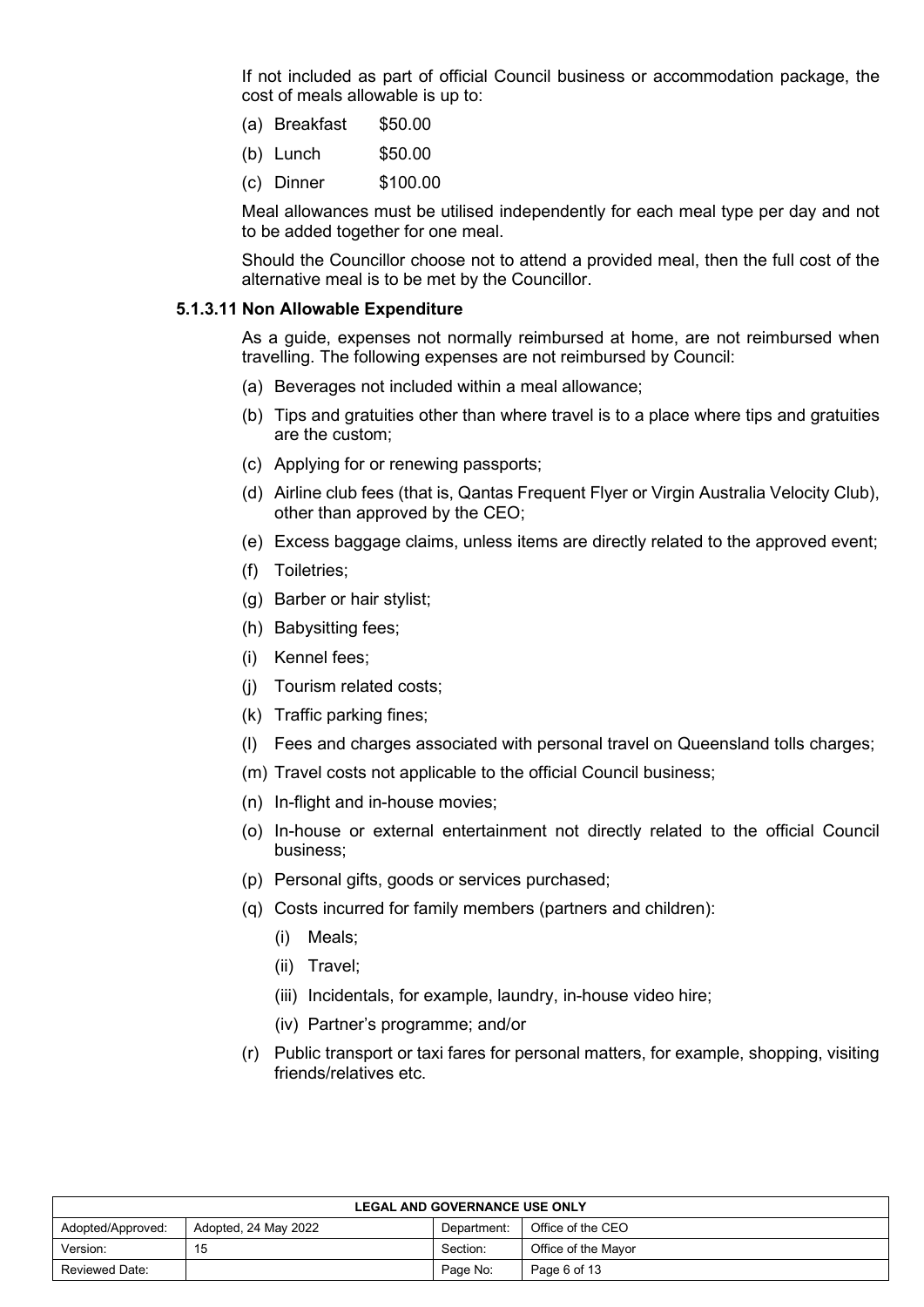## **5.1.3.12 Other Travel Matters**

## **5.1.3.12.1 Travel Insurance**

Councillors are covered by Council insurance while travelling on official Council business. Details of cover may be obtained from the Manager Corporate and Technology Services.

If the level of cover is considered by the Councillor to be inadequate for their personal requirements, additional insurance can be obtained at the Councillor's expense.

#### **5.1.3.12.2 Local Government WorkCare**

Councillors engaged in travel on official Council business, including intrastate, interstate or overseas travel are entitled to the statutory protection of WorkCare, as in the normal course of employment.

Cover is extended to Councillors for the full duration of the Councillor's absence from the normal place of work, but excludes personal/recreational activities of a high-risk nature outside the normal course of employment.

## **5.1.3.12.3 Extended Personal Travel**

Should travel time be extended by the Councillor for personal reasons beyond what is necessary for the purposes of the authorised travel, all additional costs and arrangements is the responsibility of the Councillor.

#### **5.1.3.12.4 Travel by Family Members**

A Councillor may choose to have a companion travel with them on official Council business. The Councillor is responsible for charges over and above the standard Council rate for one adult travelling, for example, standard room as opposed to larger room to accommodate a family or car hire to accommodate a family.

#### **5.1.3.12.5 Rewards Programs**

Councillors may accumulate reward points for travel for business and/or personal use as a result of travel in the course of their duties. Councillors are to use their best endeavours to allocate rewards points accumulated in the course of their duties for future official Council business travel.

## **5.1.3.12.6 Non-Attendance**

It is the Councillor's responsibility to ensure they undertake the approved confirmed attendance, travel and/or accommodation booked.

Council reserves the right to recoup costs incurred for the failure of such attendance.

## **5.1.3.12.7 Purchase Cards**

Councillors must not use corporate purchase cards to book travel arrangements, including flights, accommodation or registrations. The only exception is for emergency flight or accommodation changes outside the Councillor's control.

#### **5.1.3.12.8 Additional Expenses**

Any additional costs not covered by this policy may be approved by the CEO provided the costs are fully substantiated and receipts or declarations of all expenditure incurred are provided on the Declaration of Travel Expenses Form.

| <b>LEGAL AND GOVERNANCE USE ONLY</b> |                      |             |                     |
|--------------------------------------|----------------------|-------------|---------------------|
| Adopted/Approved:                    | Adopted, 24 May 2022 | Department: | Office of the CEO   |
| Version:                             | 15                   | Section:    | Office of the Mayor |
| Reviewed Date:                       |                      | Page No:    | Page 7 of 13        |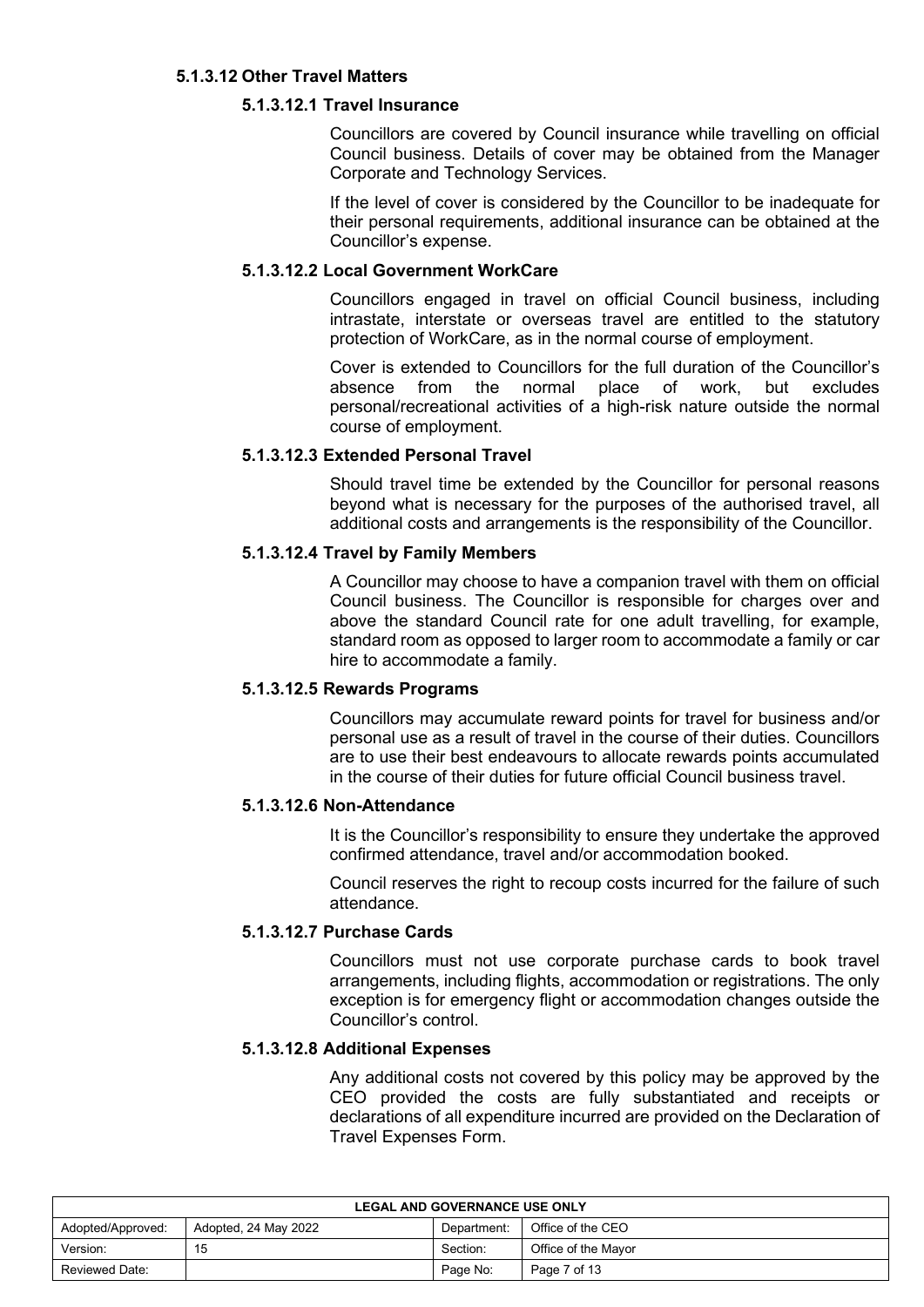## **5.1.3.12.9 Claiming and Declaration of Travel Expenses**

It is the Councillor's responsibility to seek reimbursement of legitimate expenses upon return.

Expenses incurred during travel on official Council business must be declared on the Declaration of Travel Expenses Form. This includes both expenses to be reimbursed and expenses incurred on corporate purchase cards. The original itemised tax invoice/receipt must be submitted with the Declaration of Travel Expenses Form. If the original tax invoice cannot be produced, a statutory declaration must be completed.

All travel supporting documentation including unused cab charge vouchers and airtrain tickets must be returned with the Declaration of Travel Expenses Form within 14 days of completion of travel for processing and payment. Council approval is required for any claim for travel expenses not returned with the Declaration of Travel Expenses Form within 14 days of completion of travel. Committee Support arranges reimbursement in accordance with this policy.

#### **5.2 Entertainment and Hospitality**

#### **5.2.1 Expenditure**

Provided entertainment and hospitality expenses are incurred in accordance with the Entertainment and Hospitality Policy, Council pays or reimburses entertainment and hospitality expenses incurred by Councillors provided the expenses do not exceed:

- (a) \$6,000 per annum for the Mayor; and
- (b) \$1,200 per annum for each Councillor.

Hospitality expenses related to official receptions and other functions organised by Council are excluded from the expenditure limits mentioned above and are met from relevant approved budgets.

#### **5.3 Facilities**

Facilities provided for Councillors must be deemed necessary and required to assist Councillors in their official duties.

Council determines the reasonable standard for facilities for Councillors. If a Councillor chooses a higher standard of facility than prescribed by Council, any difference in cost must be met by the Councillor.

Facilities provided to Councillors remain Council's property and must be accounted for during annual equipment audits. The facilities must be returned to Council when the Councillor's term expires, unless Council agrees to dispose of the facility in some other manner.

#### **5.3.1 Administrative Tools and Office Amenities**

Council provides Councillors with the facilities listed below:

#### **5.3.1.1 Office Space and Access to Meeting Rooms**

The Mayor is provided with a dedicated office in the Rockhampton City Hall.

Council provides access to occasional office accommodation and meeting rooms for Councillors to meet with constituents and the public.

#### **5.3.1.2 Support**

The Mayor is provided with a senior officer and an administration officer.

The Deputy Mayor and Councillors are provided with two shared administrative support officers as determined by the CEO.

| <b>LEGAL AND GOVERNANCE USE ONLY</b> |                      |             |                     |
|--------------------------------------|----------------------|-------------|---------------------|
| Adopted/Approved:                    | Adopted, 24 May 2022 | Department: | Office of the CEO   |
| Version:                             | 15                   | Section:    | Office of the Mavor |
| <b>Reviewed Date:</b>                |                      | Page No:    | Page 8 of 13        |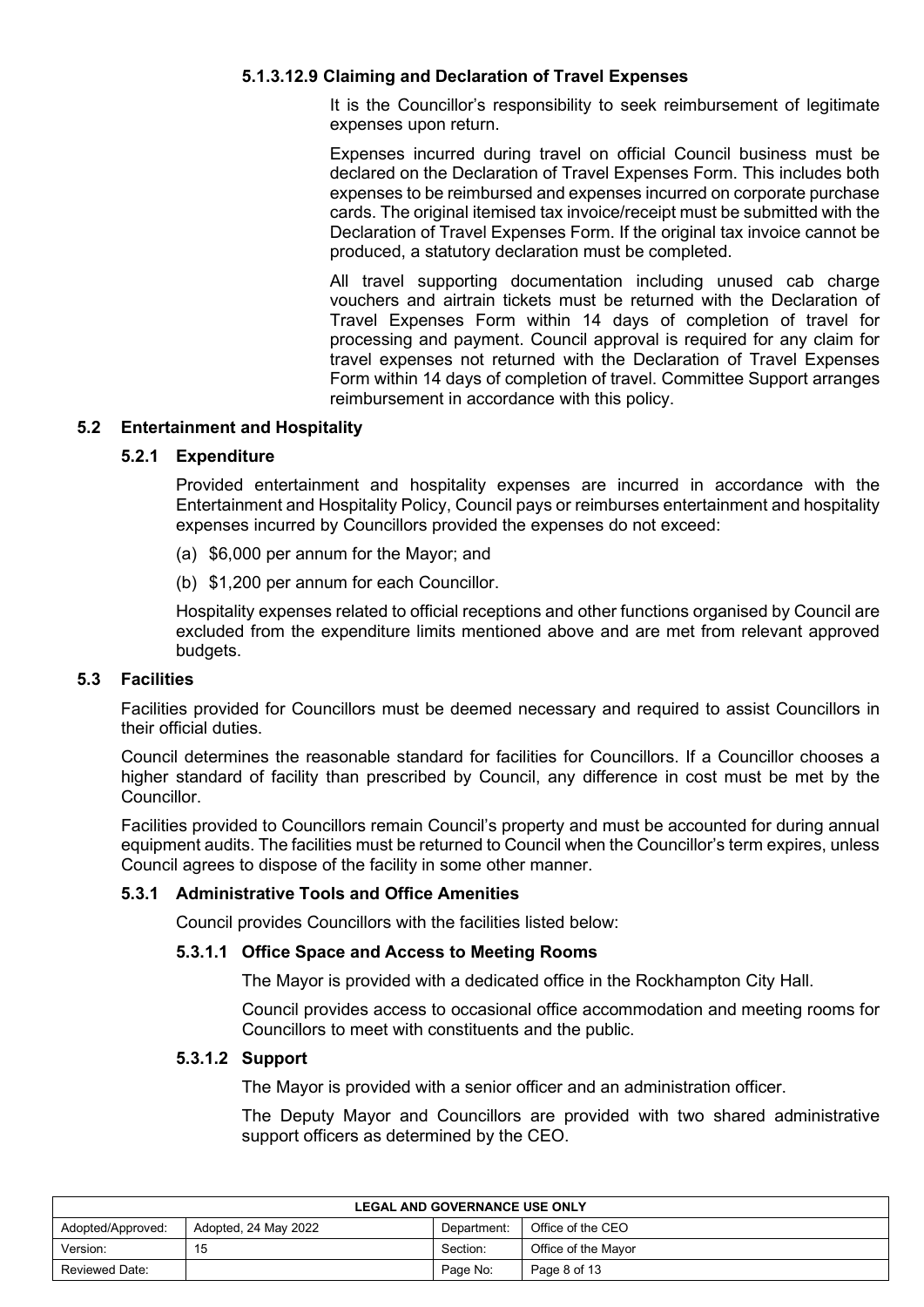## **5.3.1.3 Computer**

Councillors are provided with a laptop computer for official Council business use.

An iPad or similar tablet type mobile device is made available on request to the CEO.

## **5.3.1.4 Photocopier and Paper Shredder**

Councillors are entitled to access photocopiers and paper shredders for business use at City Hall.

Access to domestic photocopiers/scanners may be provided for the home based offices, on request to the CEO.

#### **5.3.1.5 Stationery**

Councillors are provided stationery for official purposes only.

Council stationery is not to be converted or modified in any way and may only be used for carrying out the functions of the role of Councillor.

Stationery does not include any form of advertising by Council.

#### **5.3.1.6 Telecommunication Needs**

Councillors are provided with a smartphone as designated by the CEO.

It is recognised that community obligations and demands on the Mayor, Deputy Mayor and Councillors are such that generally all calls are deemed to be official Council business. Therefore, the Mayor, Deputy Mayor and Councillors are entitled to have the full cost of Council business related mobile devices charges paid by Council.

## **5.3.1.7 Publications**

Councillors are provided access to copies of relevant legislation, books and journals considered necessary for undertaking their duties.

#### **5.3.1.8 Advertising**

Council does not reimburse or provide funds, services or facilities for the purposes of advertising for Councillors.

## **5.3.1.9 Community Consultation**

Councillors may use Council provided facilities to correspond with community representatives for the purpose of clarifying issues relevant to their division or the Region in general. If a Councillor chooses to undertake community consultation exceeding the consultation approved by Council, the Councillor must pay the costs of the further consultation.

#### **5.3.1.10 Other Equipment**

Councillors may be provided with home office equipment (in addition to a laptop computer as identified in paragraph 5.3.1.3) comprising of a:

- (a) Laptop docking station;
- (b) Printer;
- (c) Computer screen;
- (d) Lockable filing cabinet;
- (e) Desk and chair; and
- (f) Internet access for official Council business use only.

#### **5.3.1.11 Personal Protective Equipment, Uniforms, Blazer and Name Badge**

Councillors are provided with any personal protective equipment such as overalls, safety shoes, safety helmets or glasses, as required.

| <b>LEGAL AND GOVERNANCE USE ONLY</b>                                          |    |          |                     |  |
|-------------------------------------------------------------------------------|----|----------|---------------------|--|
| Office of the CEO<br>Adopted, 24 May 2022<br>Adopted/Approved:<br>Department: |    |          |                     |  |
| Version:                                                                      | 15 | Section: | Office of the Mavor |  |
| Reviewed Date:                                                                |    | Page No: | Page 9 of 13        |  |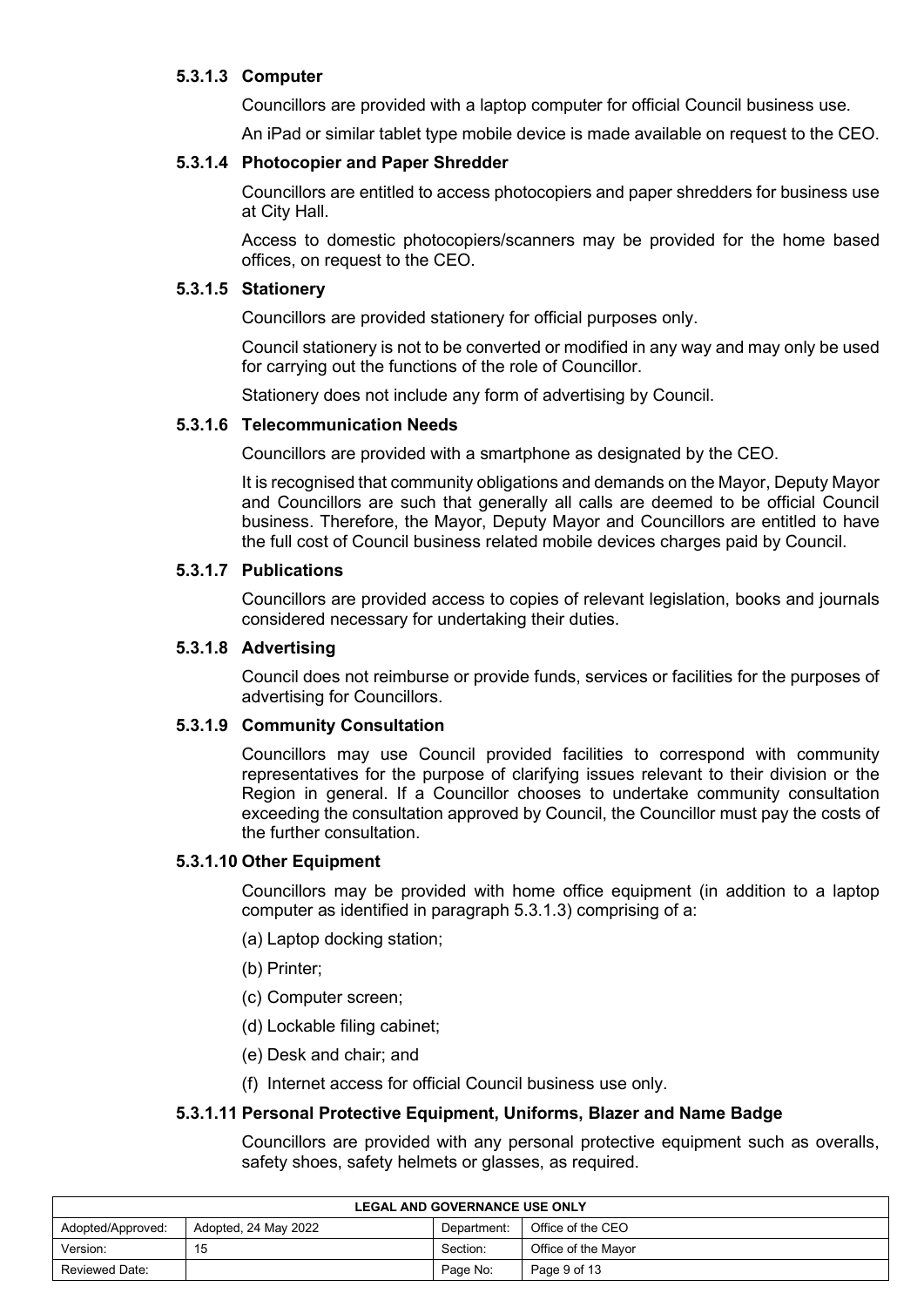Councillors may be provided with corporate uniforms comprising five items, with or without Council's corporate logo, a blazer with Council's Crest or corporate logo and a name badge if required.

#### **5.3.1.12 Maintenance**

Council covers ongoing maintenance costs associated with fair wear and tear of Council owned equipment to ensure it is operating for optimal professional use.

#### **5.3.2 Vehicles**

## **5.3.2.1 Vehicle Allowance**

Councillors, with the exception of the Mayor, are provided with a Council vehicle for official Council business use, up to Council's fleet purchase price of \$37,500 (exclusive of GST but inclusive of any extras or accessories fitted to the vehicle).

As a result of the community expectations and demands on the Mayor, all vehicle use by the Mayor is deemed to be official Council business. The Mayor is provided with a Council vehicle for Council business use, up to Council's fleet purchase price of \$69,500 (exclusive of GST but inclusive of any extras or accessories fitted to the vehicle).

During the term of Council, a Councillor or Mayor may make a request to the CEO to change vehicle arrangements providing it is cost neutral for Council. Should there be excessive costs to Council, the CEO may refuse the request or require the Councillor to reimburse such costs.

#### **5.3.2.2 Greenhouse Gas Emissions**

Council provided vehicles must meet the requirements of the Fleet Vehicle Greenhouse Gas Emissions Reduction Policy.

#### **5.3.2.3 Private Use**

Councillors may elect to have limited private use of a Council vehicle, however are required to contribute to private use operating and FBT costs. This can be contributed post-tax or salary sacrificed pre-tax pending any changes to applicable taxation laws.

Private use of Council vehicles is limited to within the State of Queensland. Any private use outside of this boundary will require a record to be kept and advice provided to the CEO within 30 days of the use. The CEO invoices the Councillor based on the mileage allowances recommended by the Australian Taxation Office.

Councillors who choose to elect to have limited private use are required to reimburse Council an annual amount of \$4,232.54 plus yearly Council plant hire increases.

Reimbursement is not required for any travel associated with official Council business.

It is considered that all vehicle use by the Mayor is deemed to be official Council business use, therefore this requirement to calculate private use is not applicable.

#### **5.3.2.4 Conditions of Use**

#### **5.3.2.4.1 Roadworthiness and Appearance**

It is the Councillor's responsibility to ensure the vehicle is maintained in a roadworthy condition. No vehicle is to be driven if there is doubt as to its roadworthiness.

It is a Councillor's responsibility to ensure:

- (a) Servicing is carried out in accordance with manufacturer's guidelines and contractual obligations;
- (b) The vehicle is clean and maintained at a high standard to promote a positive image of Council;

| <b>LEGAL AND GOVERNANCE USE ONLY</b> |                      |             |                     |  |
|--------------------------------------|----------------------|-------------|---------------------|--|
| Adopted/Approved:                    | Adopted, 24 May 2022 | Department: | Office of the CEO   |  |
| Version:                             | 15                   | Section:    | Office of the Mavor |  |
| Reviewed Date:                       |                      | Page No:    | Page 10 of 13       |  |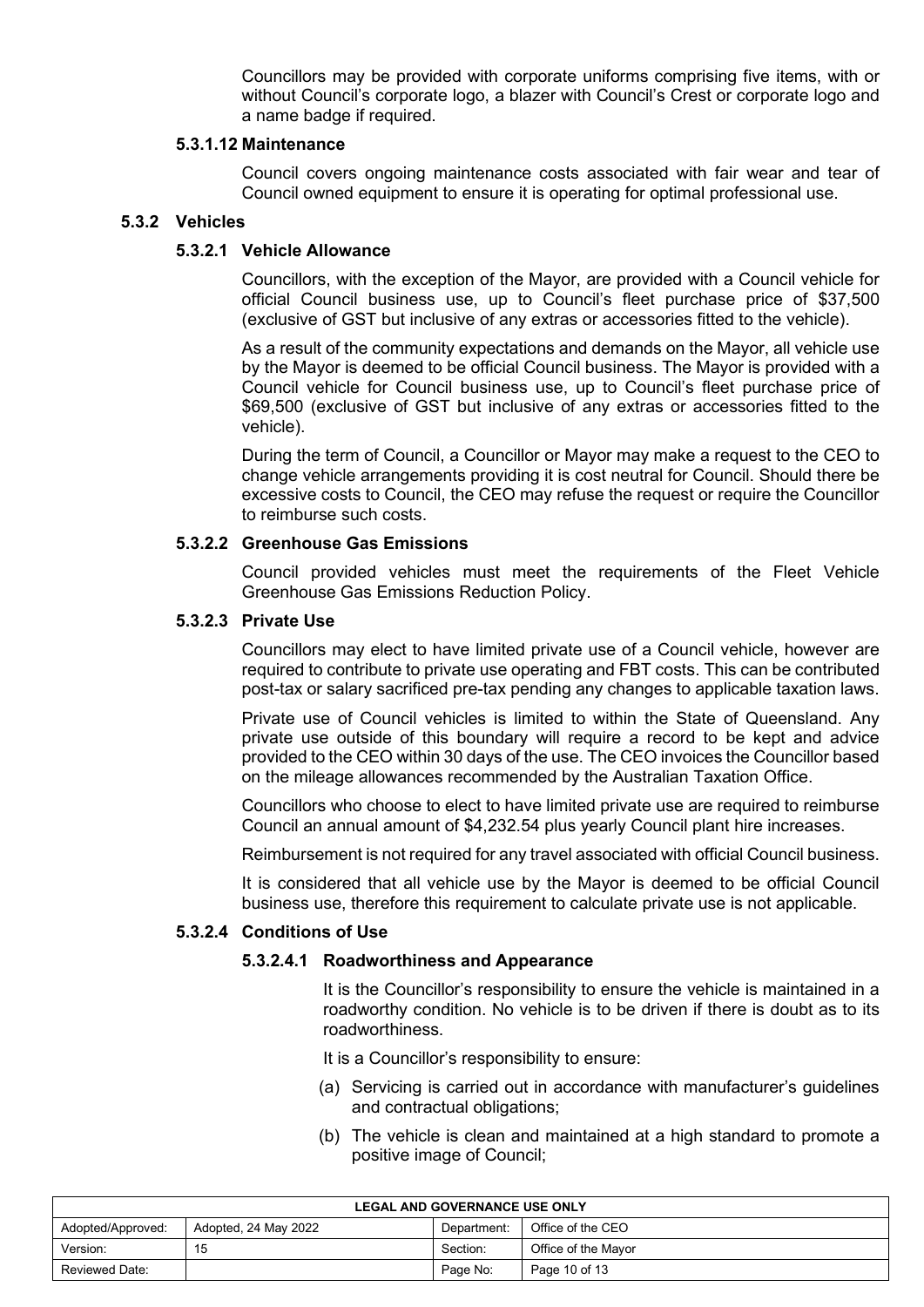- (c) Regular maintenance including fluid and tyre pressure checks are carried out; and
- (d) Obvious tyre, windscreen or other wear or abnormal noises are reported to Fleet Services.

#### **5.3.2.4.2 Authorised Drivers**

Unless an emergency exists, the following are authorised drivers of a Council vehicle:

- (a) The Councillor allocated to that vehicle;
- (b) The Councillor's spouse or partner;
- (c) Any other licensed driver, provided the Councillor is in the vehicle at the time; or
- (d) Another licensed Council employee or Councillor for travel related to official Council business.

#### **5.3.2.4.3 Refuelling of Vehicles**

Vehicles are to be refuelled at Council's preferred supplier's service station using the supplied fuel card.

#### **5.3.2.4.4 Infringements**

Council is not liable to pay any fine or costs incurred by the driver of a Councillor allocated vehicle if that person infringes against Road Traffic Regulations, the local laws of a local government or any other regulation that relates to the use of vehicles.

The onus for payment of a fine or other costs resides with the offender. If the actual driver cannot be determined, the Councillor may be held liable for the penalties involved.

#### **5.3.2.4.5 Insurance**

Council vehicles are insured under a comprehensive policy. This insurance policy becomes null and void if the driver is:

- (a) Not in possession of a current driver's licence;
- (b) Convicted of being under the influence of alcohol or prohibited substances; or
- (c) Not authorised to drive the relevant Council vehicle.

In such cases the driver could become personally liable for damages.

Personal property left in motor vehicles is not insured under any circumstances.

## **5.3.2.4.6 Theft of a Council Vehicle**

In the event of the theft of a Council vehicle, Councillors are required to notify the police and CEO immediately.

#### **5.3.2.4.7 Loss of Drivers Licence**

Any Councillor disqualified or suspended from driving automatically forfeits rights for usage of a Council vehicle for at least the period of disqualification or suspension.

Councillors must report any loss of drivers licence to the CEO immediately.

| <b>LEGAL AND GOVERNANCE USE ONLY</b> |                      |             |                     |  |  |
|--------------------------------------|----------------------|-------------|---------------------|--|--|
| Adopted/Approved:                    | Adopted, 24 May 2022 | Department: | Office of the CEO   |  |  |
| Version:                             | 15                   | Section:    | Office of the Mayor |  |  |
| <b>Reviewed Date:</b>                |                      | Page No:    | Page 11 of 13       |  |  |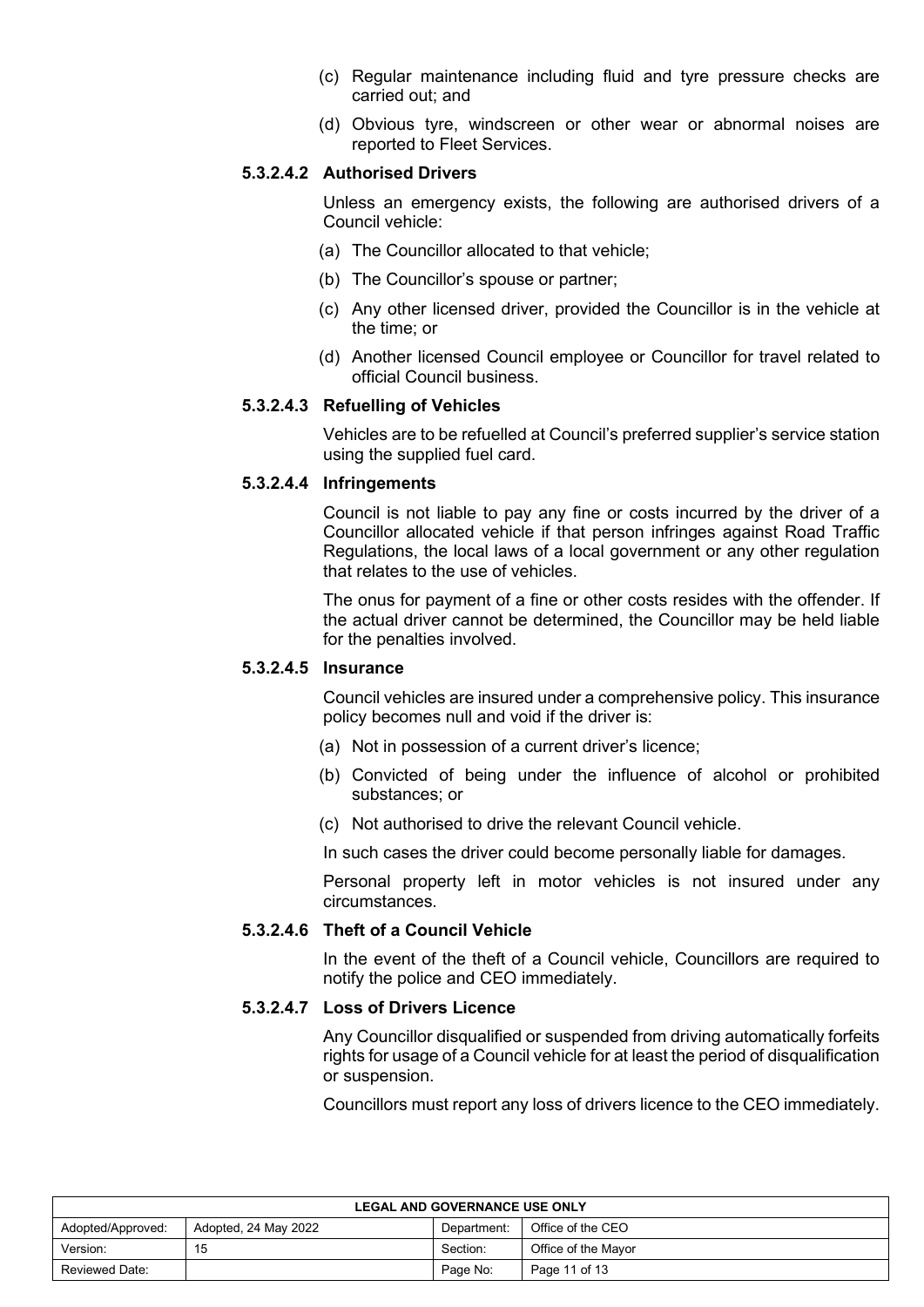## **5.3.2.4.8 Accidents**

In the event of an accident, Councillors must comply with the Council Vehicle Incident Procedure.

## **5.4 Legal Costs and Insurance Cover**

Councillors are covered under Council insurance policies in the course of official Council business. Insurance cover is provided for:

- (a) Public liability;
- (b) Professional indemnity;
- (c) Personal accident and/or workers compensation; and
- (d) International and domestic travel insurance.

Any claim over and above the stated requires the approval of a Council resolution.

Council will cover costs incurred through injury, investigation, hearings or legal proceedings into the conduct of a Councillor, or arising out of, or in connection with the Councillors performance of their legislative obligations. If it has been found that the Councillor breached the provisions of the governing legislation, the Councillor will reimburse Council with all associated costs incurred by Council.

Should a Councillor obtain their own legal advice the CEO must be informed. Council may consider at its discretion making a contribution in full or in part towards the legal costs incurred subject to the Councillor not being found to be in breach of the provisions of the governing legislation*.*

#### **5.5 Vacation of Office**

In cases resulting in the vacation of office, any facilities and vehicles allocated to the Councillor (including keys, fleet cards, log books and any other documentation) must be returned to Council on cessation date.

#### **5.6 Payment of Expenses**

Councillors who require reimbursement of personal expenses incurred whilst undertaking official Council business, must submit original receipts to their Executive Support Officer to be approved by the CEO. Receipts must be submitted no later than 30 June of that year. Reimbursements must be made in the financial year they were incurred.

## **5.7 Reporting**

Council's Annual Report must contain information on Councillor expenses reimbursement and provision of facilities as stipulated in the *Local Government Regulation 2012*.

## **6 Review Timelines**

This policy is reviewed when any of the following occur:

- (a) As required by legislation;
- (b) The related information is amended or replaced; or
- (c) Other circumstances as determined from time to time by the Council.

| <b>LEGAL AND GOVERNANCE USE ONLY</b> |                      |             |                     |  |  |
|--------------------------------------|----------------------|-------------|---------------------|--|--|
| Adopted/Approved:                    | Adopted, 24 May 2022 | Department: | Office of the CEO   |  |  |
| Version:                             | 15                   | Section:    | Office of the Mayor |  |  |
| Reviewed Date:                       |                      | Page No:    | Page 12 of 13       |  |  |